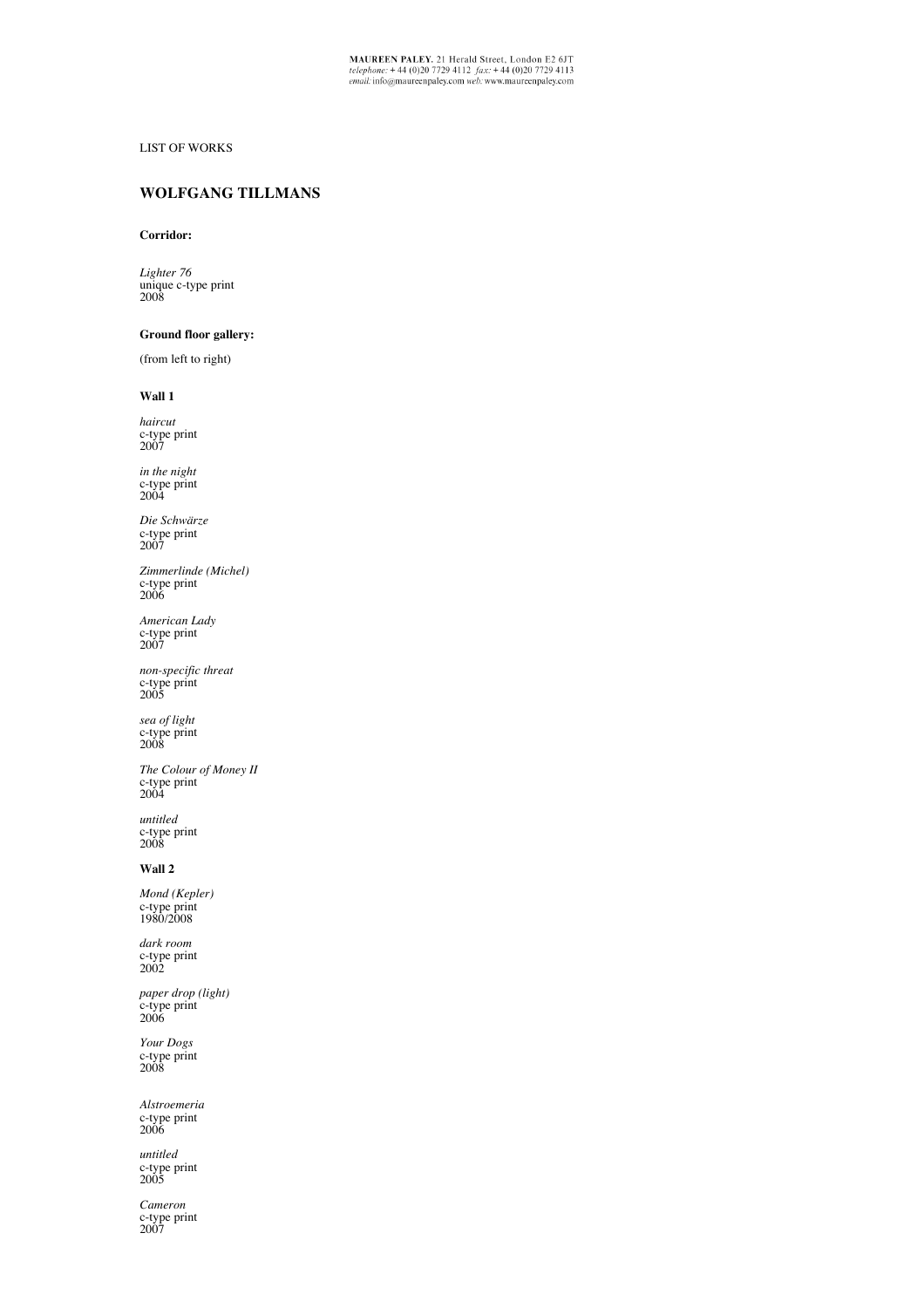$\begin{array}{l} \textbf{MAUREEN PALEY.} \textbf{21} \text{ Herald Street, London E2 6JT} \\ \textit{telephone: +44 (0)20 7729 4112 } \textit{fix: +44 (0)20 7729 4113} \\ \textit{email: info@maureenpaley.com web: www.maureenpaley.com} \end{array}$ 

*Sniper Elite*  c-type print 2005 *Lighter 59*  unique c-type print 2008 *Lighter, yellow/green I* unique c-type print 2008 *Anders (Brighton Arcimboldo)* c-type print 2005 *Panda Face* c-type print 2008 *Tiere*  c-type print 2006 *paper drop (Berlin)* c-type print 2007 *Chrysanthemum* c-type print 2006 *Combat Barber* c-type print 2006 *Springer II*  framed unique Xerox 1987 *NICE HERE. but ever been to KYRGYZSTAN? Free Gender-Expression WORLDWIDE* c-type print 2006 *Sonnenweg*  c-type print 2004 *untitled* c-type print 2007 **Wall 3** *helmet* c-type print 2005 *photocopy (Barnaby)*  c-type print 1994 *8407-19*  unique c-type print 2007 *8407-22*  unique c-type print 2007 *8407-8*  unique c-type print 2007 *8407-5*  unique c-type print 2007 *8407-25*  unique c-type print 2007 *8407-3*  funique c-type print 2007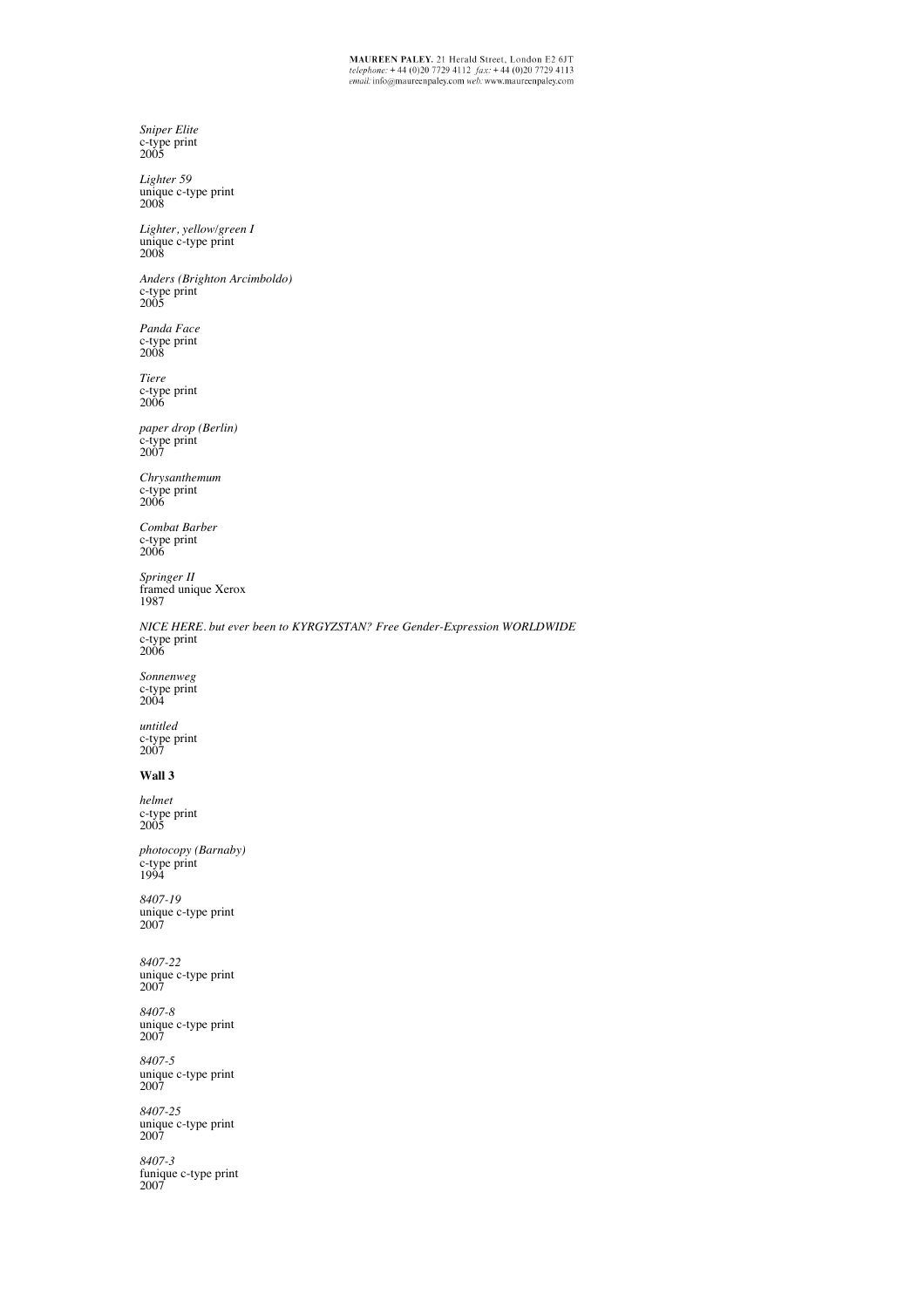*Panoramabar* c-type print 2008

*Prinzessin 3*  c-type print 2007

*ceremony*  c-type print 2007

*Susanne, No Bra*  c-type print 2006

*Anthropology I*  c-type print 2008

*Leibl portrait*  c-type print 2007

*Raupe II*  c-type print 2007

*Raupe I* c-type print 2007

*Winterdach Vogelhaus*  c-type print 2008

*Lighter blue concave I*  framed unique c-type print 2008

*Anthropology II*  c-type print 2008

*Muqarnas* c-type print 2006

## **Wall 4**

*tapestry*  c-type print 2006

*winter roof (Gert Liebner)*  c-type print 2007

*untitled Snap* c-type print 2004

*paper drop (space)*  c-type print 2006

*Teotihuacan*  c-type print 2008

*strawberry towers*  c-type print 2006

*Bio Bees*  c-type print 2007

*entrance Opera*  c-type print 2008

*chicken farm*  framed unique Xerox 1987

*apple tree (2007)*  c-type print 2007

 $\begin{array}{l} \textbf{MAUREEN PALEY.} \textbf{21} \text{ Herald Street, London E2 6JT} \\ \textit{telephone: +44 (0)20 7729 4112 } \textit{fix: +44 (0)20 7729 4113} \\ \textit{email: info@maureenpaley.com web: www.maureenpaley.com} \end{array}$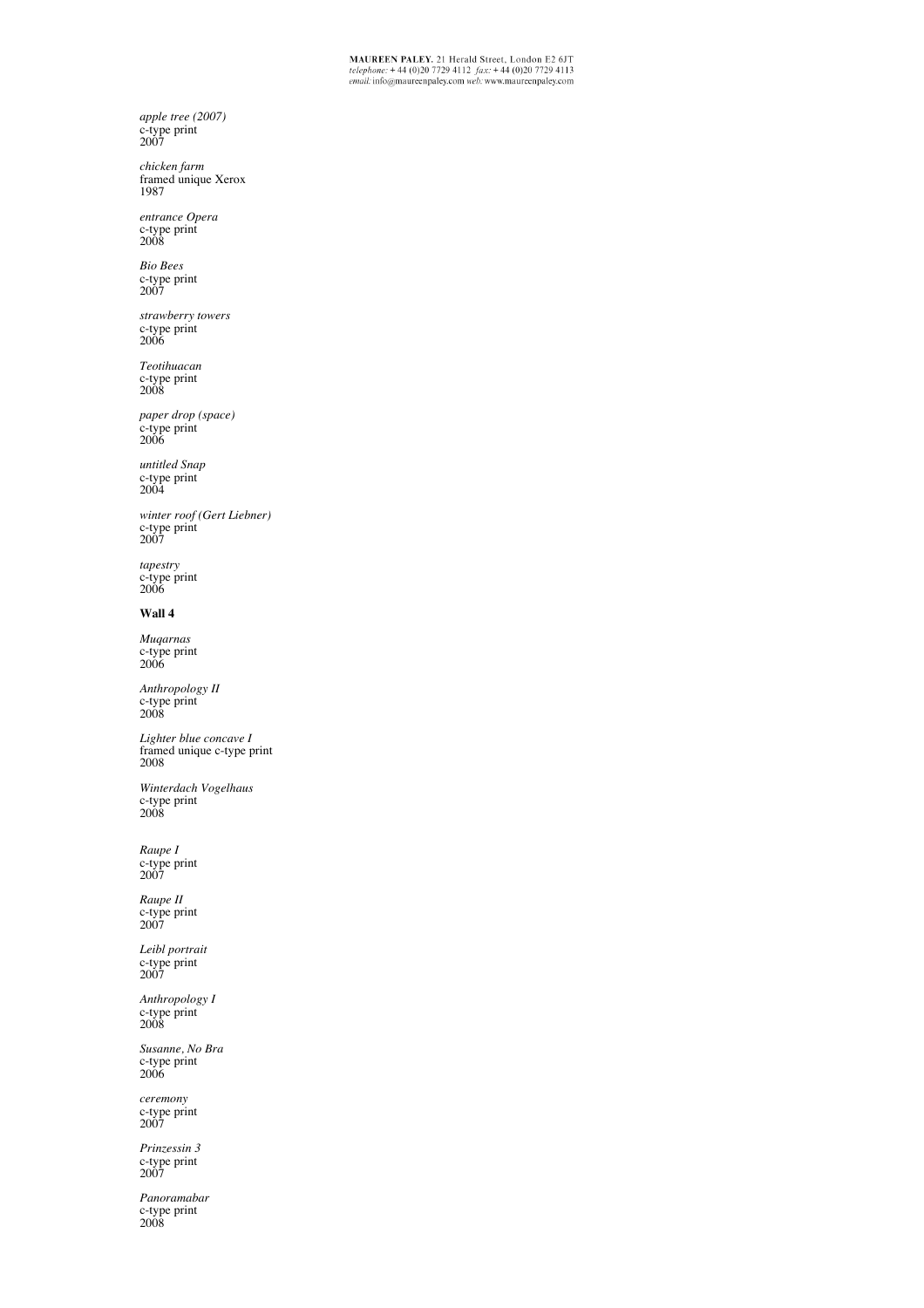*Lighter, black III*  unique c-type print 2006

*Great Yarmouth*  c-type print 2007 *untitled* c-type print 2007 *sunset reflected* c-type print 2005

*growth*  c-type print 2006 *Oranienplatz*  c-type print 2007 *Stadium*  c-type print 2008 *Silver 67* unique c-type print

2007 *Blumenfrau*  c-type print 2007

*William of Orange*  c-type print 2007

*flower*  c-type print 2006

*Uferbäume*  c-type print 2007

*Conor IV*  c-type print 2006

**Stairwell:**

*Aufsicht (model)* c-type print 2006

### **First floor gallery:**

Room 1

*14<sub>\*</sub> Street*<br>1994 / 1995 Hi-8 video, 28 min 16 sec ambient street sound and music played indoors

*Snail* 2005 DV video, 3 min 35 sec ambient sound

*Farbwerk* 2006 DVCAM video, 2 min 51 sec no sound

#### Room 2

*Peas* 2003 DVCAM video, 2 min 42 sec ambient sound of cooking and preacher from window in Built on the Rock church, Herald Street

 $\begin{array}{l} \textbf{MAUREEN PALEY.} \textbf{21} \text{ Herald Street, London E2 6JT} \\ \textit{telephone: +44 (0)20 7729 4112 } \textit{fix: +44 (0)20 7729 4113} \\ \textit{email: info@maureenpaley.com web: www.maureenpaley.com} \end{array}$